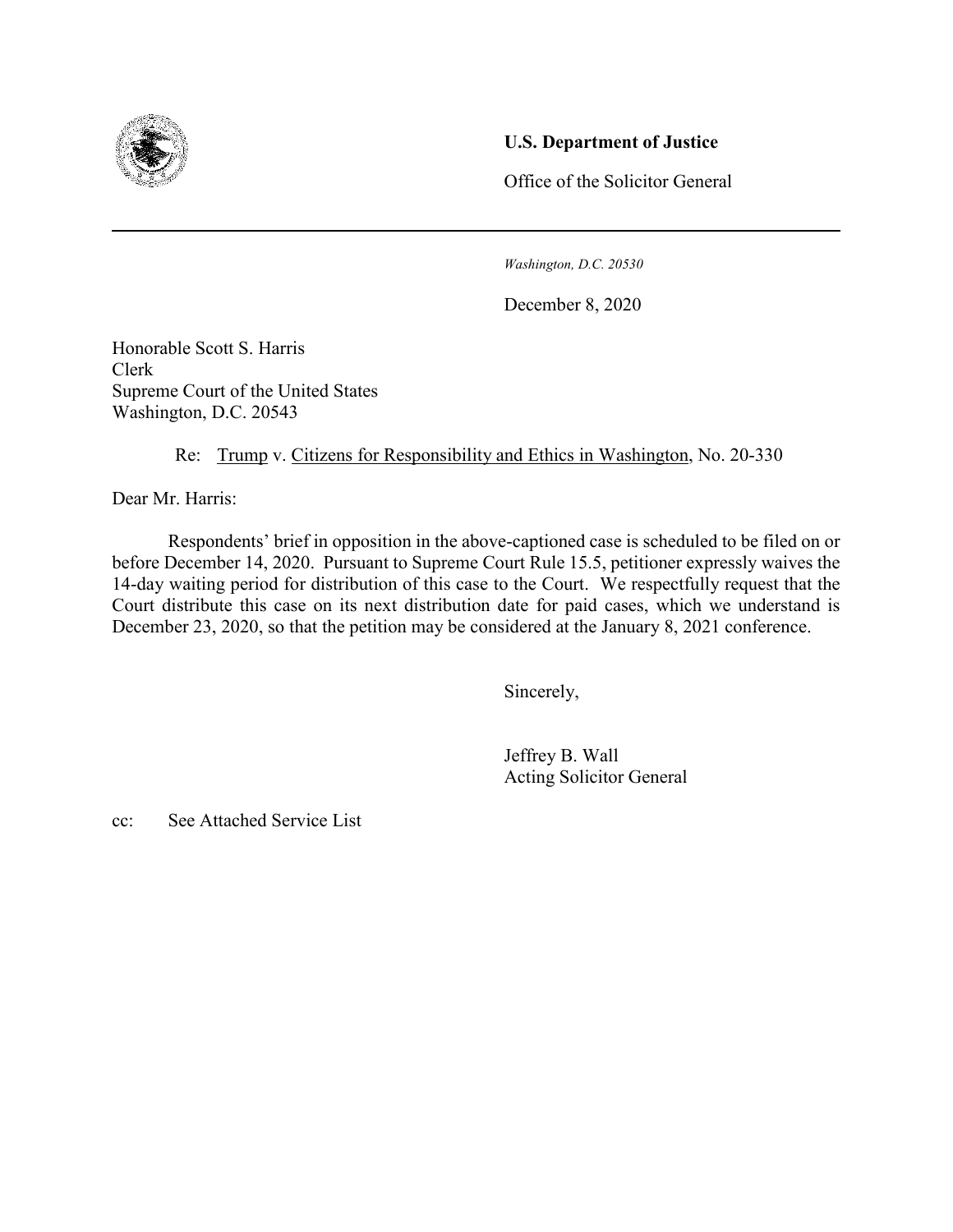20-0330 TRUMP, DONALD J., PRESIDENT OF THE UNITED **STATES** CITIZENS FOR RESPONSIBILITY AND ETHICS IN WASHINGTON, ET AL.

> JOHN C. EASTMAN THE CLAREMONT INSTITUTE CENTER FOR CONSTITUTIONAL JURISPRUNCE CHAPMAN UNIVERSITY DALE E. FOWLER SCHOOL OF LAW ONE UNIVERSITY DRIVE ORANGE, CA 92866 877-855-3330 JEASTMAN@CHAPMAN.EDU

DEEPAK GUPTA GUPTA WESSLER PLLC 1900 L STREET, NW SUITE 312 WASHINGTON, DC 20036 202-888-1741 DEEPAK@GUPTAWESSIER.COM

ROBERT W. RAY ZEICHNER ELLMAN & KRAUSE LLP 1211 AVENUE OF THE AMERICAS, 40TH FL. NEW YORK, NY 10036 212-826-5321 RRAY@ZEKLAW.COM